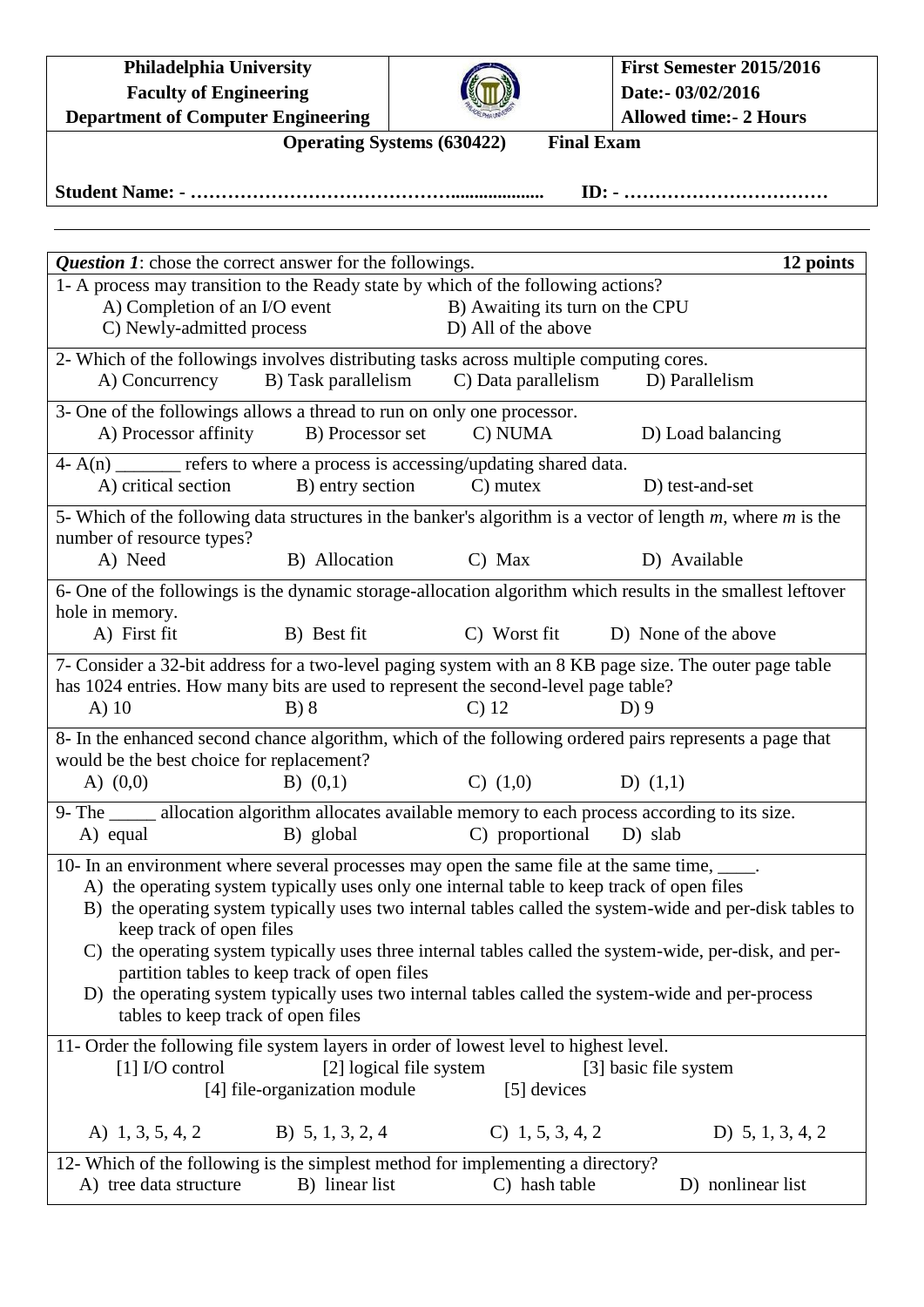| <i>Question 2:</i> - Ordinarily the $e^{\chi}e^{\chi}$ () system call follows the $f^{\text{opt}}$ (). Explain what would happen if a<br>programmer place the call to exec () before the call to fork(). | 2 points |
|----------------------------------------------------------------------------------------------------------------------------------------------------------------------------------------------------------|----------|
|                                                                                                                                                                                                          |          |
| Question 3:- Distinguish between data and task parallelism.                                                                                                                                              | 2 points |
|                                                                                                                                                                                                          |          |
|                                                                                                                                                                                                          |          |
|                                                                                                                                                                                                          |          |
| Question 4:- Write two short methods that implement the simple semaphore wait () and signal ()<br>operations on global variable s.                                                                       | 3 points |
|                                                                                                                                                                                                          |          |
|                                                                                                                                                                                                          |          |
|                                                                                                                                                                                                          |          |
|                                                                                                                                                                                                          |          |
|                                                                                                                                                                                                          |          |
|                                                                                                                                                                                                          |          |
| Question 5:- What is the difference between deadlock prevention and deadlock avoidance?                                                                                                                  | 2 points |
|                                                                                                                                                                                                          |          |
|                                                                                                                                                                                                          |          |
|                                                                                                                                                                                                          |          |
| Question 6:- Explain how paging is implemented and how CPU can access data within a page.                                                                                                                | 2 points |
|                                                                                                                                                                                                          |          |
|                                                                                                                                                                                                          |          |
|                                                                                                                                                                                                          |          |
| Question 7:- Explain the sequence of events that happens when a page-fault occurs.                                                                                                                       | 3 points |
|                                                                                                                                                                                                          |          |
|                                                                                                                                                                                                          |          |
|                                                                                                                                                                                                          |          |